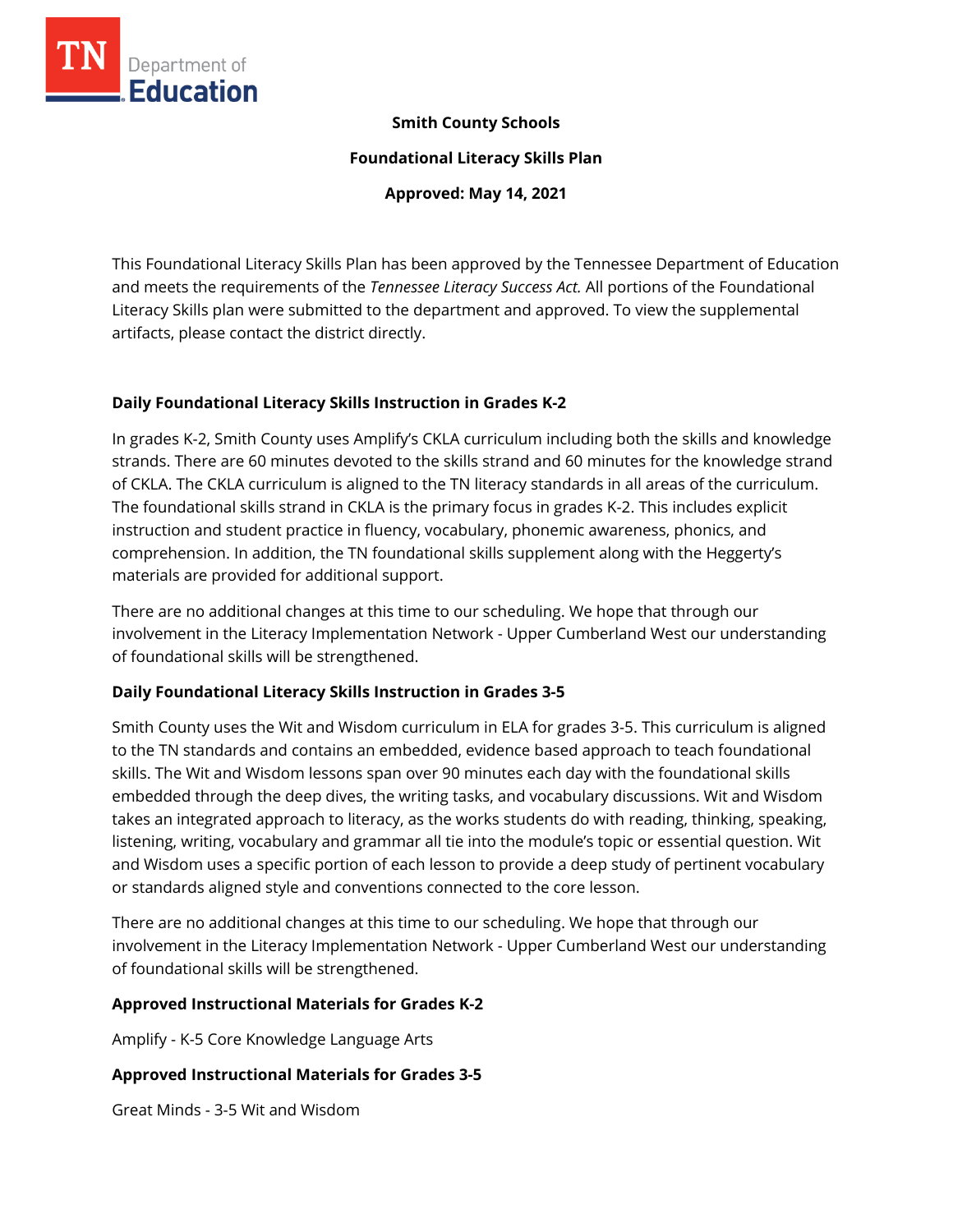# A**Universal Reading Screener for Grades K-5. This screener complies with RTI<sup>2</sup>and Say Dyslexia requirements.**

Aims Web Plus

#### **Intervention Structure and Supports**

Our RTI2 framework is a three-tier model (TDOE) that provides an ongoing process of instruction and interventions that allow students to make progress at all levels, particularly those students who are struggling or advancing. When our Tier I (core) instruction is functioning well, 80-85 percent of the student population are successful. Tier II would represent 10-15 percent of the student population while only 3-5 percent should need Tier III interventions. The majority of our tier II and III interventions are closely tied to foundational skills.

 In Tier l, all students receive research-based, high quality, general education instruction on grade level standards that incorporates ongoing universal screening and ongoing assessment to inform instruction. In Tier ll, intervention is implemented when assessment indicates that a student is not making adequate gains from Tier I instruction alone. In addition to Tier I instruction, students are provided small group interventions designed to meet their specific needs. These students are progress monitored weekly or every other week using a tool that is sensitive to measuring changes in the student's individual skills. In Tier III, more intensive interventions are provided to students who have not made significant progress in Tier II, who are more than 1.5 grade levels behind, or who are below the 10th percentile. These students are progress monitored weekly or every other week using a tool that is sensitive to measuring changes in the student's individual skills.

 Our schools conduct universal screenings three times each school year using Aims Web Plus as our universal screener. As a result of universal screenings, students may be identified as needing targeted intervention (Tier ll) in addition to the high quality instruction they are receiving in Tier l. Research based interventions are used to support students in the area(s) in which they are struggling. Research based interventions are teaching strategies or methods that have been proven effective in helping children learn. Wonder Works, FCRR, My Sidewalks, Read Well, West Virginia Phonics, Read Naturally, Touch Phonics, Moby Max, and Corrective Reading are examples of our intervention support programs. Progress monitoring is a way for teachers to take a snapshot of how children are doing on a specific skill. It shows how well the intervention is working. It includes formal and informal assessments. Progress monitoring helps determine whether an intervention is successful or needs to be changed. This information is shared with parents on a regular basis. When progress monitoring indicates that the intervention is no longer needed, the child continues to receive support from the general education curriculum (Tier I). When progress monitoring shows that a child is not responding to the intervention, another approach or intervention may be tried. If a higher level of support is needed, students may be given a more intensive intervention that further focuses on the supporting skills they need to be successful learners (Tier lll). Students who do not respond to Tier III interventions may be referred for special education.

 School Level Support Teams use progress monitoring data to evaluate student progress in interventions and if necessary, make appropriate adjustments. Teams use universal screening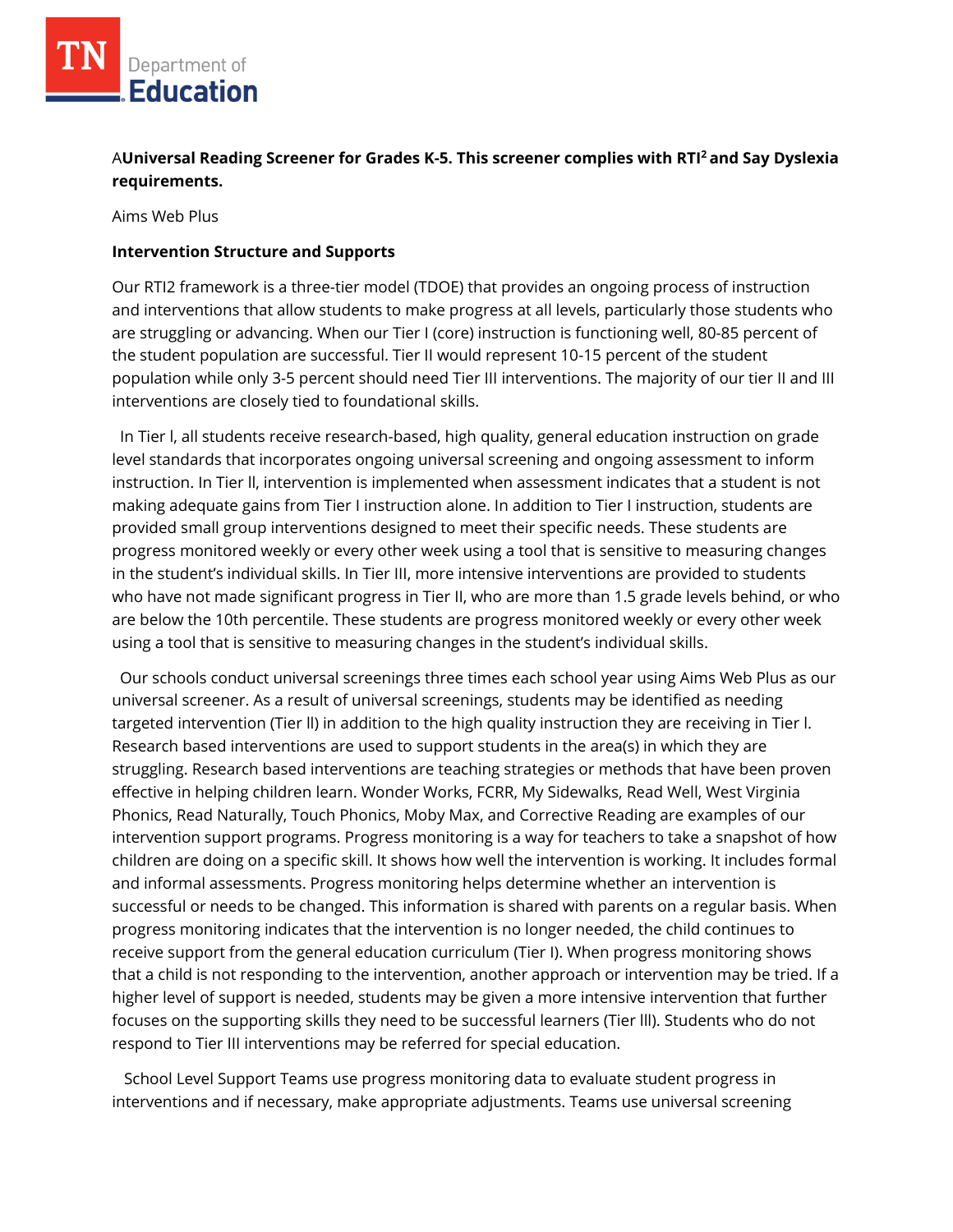Department of Education

benchmark assessment and progress monitoring data to evaluate student progress in interventions and if necessary, make appropriate adjustments to, from, and between tiers.

### **Parent Notification Plan/Home Literacy Reports**

Upon completion of our district's universal screener for students in grades K-8 that is administered three times per year, we identify students that are in need of remediation based on scoring below their current grade level. Students are placed in intervention groups based on their percentile rank that falls below the grade level achievement. Students that fall below the 10th percentile are referred to Tier III interventions that are provided for one hour each school day using a research based intervention program. Students that fall below the 25th percentile are referred to Tier II interventions that are provided for thirty minutes each day using a research based intervention program. Parents are told which tier their child will be served in and how long the services will be provided each day in the parent letter.

When communicating with parents/guardians our district provides information about the importance of being able to read by the end of 3rd grade through monthly newsletters, website and Facebook notifications, the local media outlets, and district remind notifications. The district plans to send out initial information to all stakeholders then with follow up information each four and a half weeks to parents through individualized student letters. Our initial communication will include information addressing the new 3rd Grade Reading Proficiency Law. We plan to provide parents with a facts for families newsletter on "What is the Read by Grade 3 Law?" Our schools will include this information in all school handbooks and have parent information meetings throughout the school year.

 Information about individual areas of need (letter naming, letter sounds, word parts, decoding, etc.) will be Included in the student letters. Also, provided are no-cost ways in which parents can support literacy skills at home through a variety of resources.

### **Professional Development Plan**

Smith County has begun the Reading 360 early literacy training provided by the TDOE during the month of April. The majority of our PreK-5 teachers have begun the online self paced modules. They will complete this online training prior to our district hosting a cohort training where teachers will be applying the theoretical knowledge gained in the online portion to the foundational skills curriculum. In early fall, teachers and leaders will review reports at the district, school, and classroom levels to determine both trends in deficits and individual student data to inform classroom practice, to build and meet the needs of RTI2 groups. During district PLC meetings which will occur in October, teachers will collaborate on how to use the unit- and lesson-level prep protocols to prepare materials for student instruction. In January, teachers and leaders will review reports at the district, school, and classroom levels to determine both trends in deficits and individual student data to inform classroom practice and to build and meet the needs of RTI2 groups. During the second set of district PLC meetings which will occur in February, teachers will collaborate to finish their unit- and